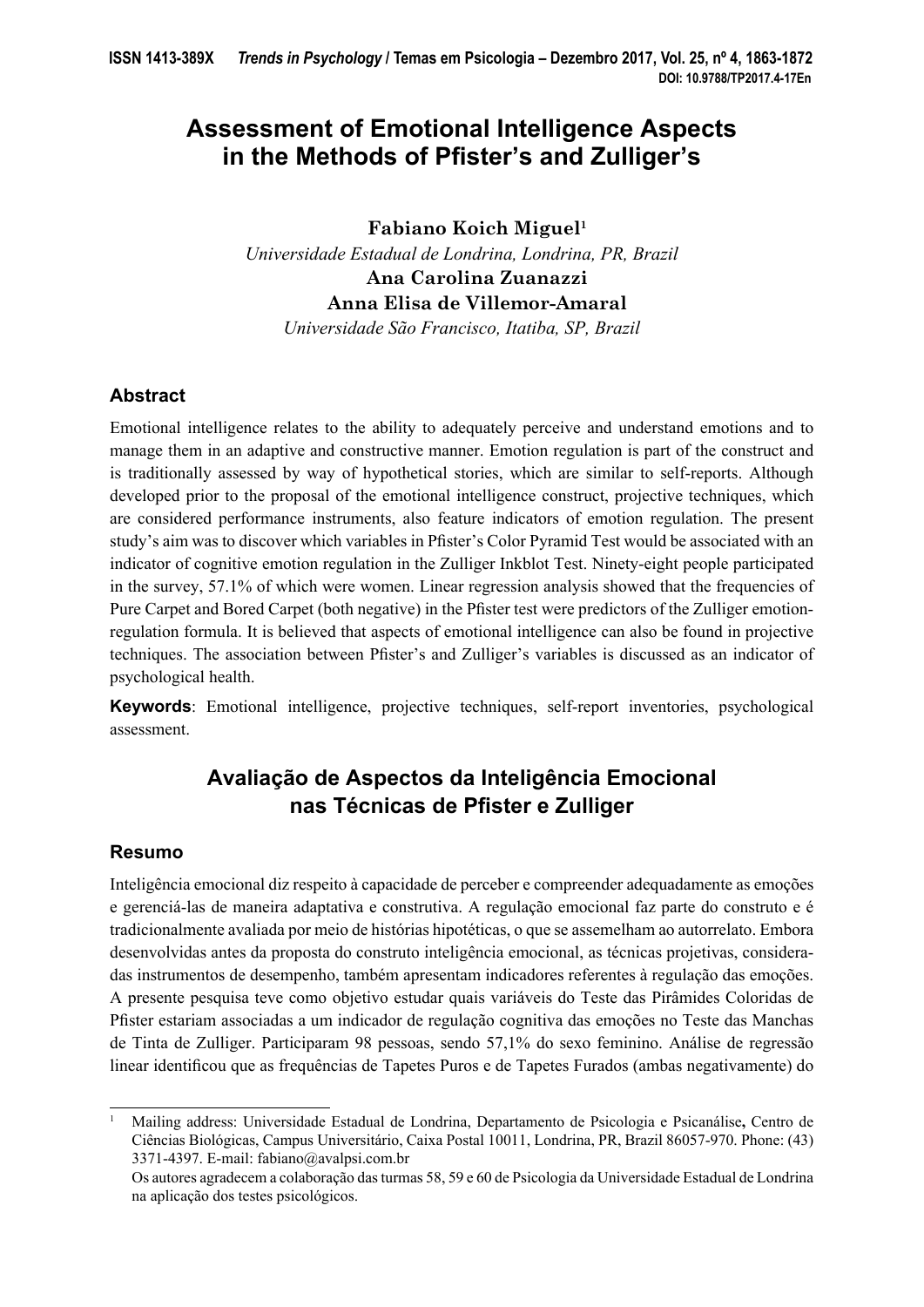Pfi ster foram preditoras da fórmula de regulação emocional do Zulliger. Considera-se que aspectos de inteligência emocional podem ser encontrados também em técnicas projetivas. A associação entre as variáveis do Pfister e do Zulliger são discutidos quanto à sua indicação de saúde psicológica.

**Palavras-chave**: Inteligência emocional, técnicas projetivas, testes de autoexpressão, avaliação psicológica.

# **Evaluación de Aspectos de la Inteligencia Emocional en las Técnicas de Pfister y Zulliger**

# **Resumen**

La inteligencia emocional es la capacidad de percibir y comprender adecuadamente las emociones y gestionarlos de una manera adaptativa y constructiva. La regulación emocional es parte del constructo y se evalúa tradicionalmente por historias hipotéticas, que es similar a la auto-informe. Aunque se desarrolló antes de la propuesta de la construcción de la inteligencia emocional, las técnicas proyectivas, instrumentos de desempeño, también disponen de indicadores de regulación emocional. Esta investigación tuvo como objetivo estudiar qué variables de la Prueba de Pirámides Coloridas del Pfister estarían asociadas con un indicador de regulación cognitiva de las emociones de la Prueba de Manchas de Tinta de Zulliger. Participaron 98 personas, con 57,1% mujeres. El análisis de regresión lineal mostró que la frecuencia de Tapetes Puros y Tapetes Perforados (ambos negativamente) en el Pfister fueron predictores de la fórmula de regulación emocional en Zulliger. Consideramos que aspectos de la inteligencia emocional también se pueden encontrar en las técnicas proyectivas. Se discute la asociación entre variables Pfister y Zulliger como indicadores de la salud psicológica.

**Palabras clave**: Inteligencia emocional, técnicas proyectivas, pruebas de auto-expresión, evaluación psicológica.

Emotional intelligence relates to the ability to identify emotional manifestations, both one's own and those of others; understand the trigger situations and potential consequences; and use such information to promote wellbeing and social development (Caruso, Salovey, Brackett, & Mayer, 2015; Mayer, Roberts, & Barsade, 2008). The construct is typically composed of four areas: emotion perception, that is, the ability to adequately recognize such manifestations; thought facilitation, which relates to the aptitude to use the emotions to better perform a task; emotion understanding, which concerns one's capacity to perceive the way in which emotions change and intermingle over time; and emotion management, which refers to the ability to engage in thoughts and actions that facilitate both conflict resolution and favor adaptation (Mayer & Salovey, 1999).

There are models that consider emotional intelligence a trait, which can be evaluated by

way of self-report inventories, presenting its correlation with other personality traits (Petrides, Pita, & Kokkinaki, 2007; Woyciekoski & Hutz, 2010). On the other hand, there are models that treat emotional intelligence as a cognitive ability, which is assessed via performance tests, presenting its correlations with other types of intelligence (Caruso et al., 2015; Miguel, 2010; Zeidner, Shani-Zinovich, Matthews, & Roberts, 2005). Intellectual-performance or maximumperformance tests are typically recommended when evaluating a cognitive skill since they do not depend on the individual's adequate selfperception in relation to his/her abilities, which occurs in the case of self-reports; instead, they test the use of the skill.

Nonetheless, although tasks in the areas of perception, facilitation and comprehension can be operationalized in instruments by way of items with correct and incorrect responses (which would test the examinee's aptitude), those relat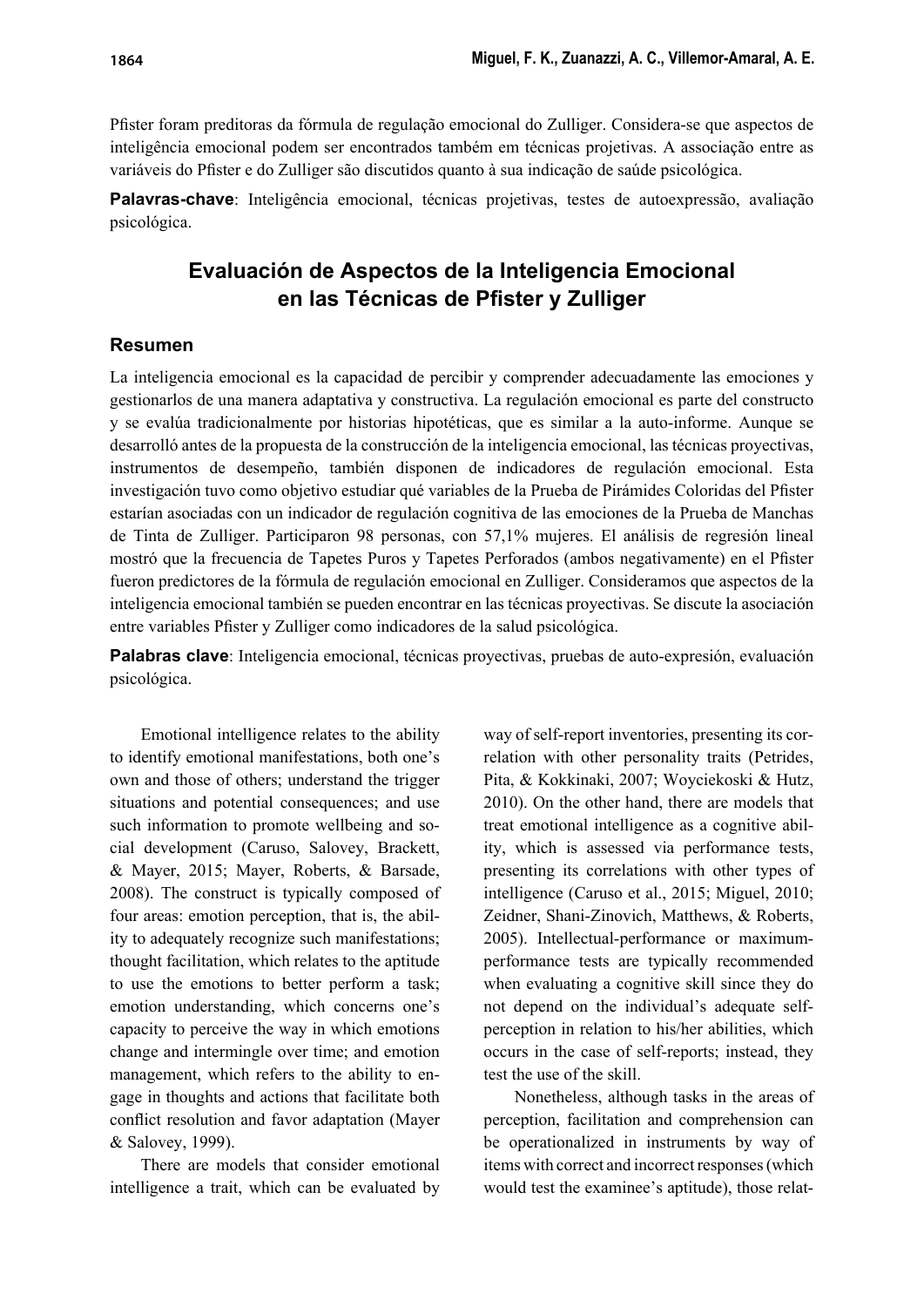ing to management would be more difficult to operationalize in a test. In such cases, the traditional method has been to present stories and ask the examinee what the hypothetical character should do to best resolve the situation (Bueno, 2008; Mayer, Salovey, & Caruso, 2002). This format thus evaluates the person's knowledge as to how to resolve the conflict, which does not necessarily mean that s/he puts such knowledge into practice when facing situations requiring emotional self-regulation. In this sense, such a format is similar to a self-report, with respect to the type of result and its interpretation.

On the other hand, conducting an emotionmanagement assessment without using a selfreport is a difficult task for a psychologist to perform, for it would involve monitoring the individual during various moments in his life, in the case of direct observation, or creating a situation in which such an aptitude would be required, such as in group dynamics. Another possibility would be to propose performance tasks that indirectly assess management skills. For example, Bueno (2013) developed an emotion regulation test similar to the Stroop test, in which the examinee has to read words and name the color in which they were printed, while emotionally positive and negative images are presented in the background as emotional distractors from the task. Although the test's factorial structure has proved to be adequate, the results still do not correspond to performance expectations, thus requiring further studies.

Considering that the ability to manage emotions is also studied outside the area of emotional intelligence, it can be argued that other instruments would be able to assess it indirectly. It is possible to find indicators along these lines in projective tests – also known as techniques of self-expression or of personality performance evaluation (Meyer & Kurtz, 2006; Miguel, 2014; Villemor-Amaral, 2008).

For example, the Rorschach and Zulliger inkblot tests include the formula "FC-CF-C" (depending on the interpretation system employed, it is also represented as FC:CF+C or (CF+C)/SumC). This formula indicates the proportion of determinants of color with a predominant form in relation to the determinants of color in which the form is not predominant or is absent. Studies have shown that a higher ratio of responses determined by color, whose form is clear and precise (represented in the formula FC-CF-C with positive values), is associated with greater modulation of emotional expression and with the cognitive filter, implying emotion regulation and less impulsiveness or reactivity in relation to dealing with situations (Berant, Mikulincer, Shaver, & Segal, 2005; Exner & Sendín, 1999; Malone et al., 2013; Meyer, Viglione, Mihura, Erard, & Erdberg, 2011; Villemor-Amaral & Primi, 2012). It is thus an indicator of maturity as to emotion regulation, demonstrating cognitive dominion of the situation.

Although Herman Rorschach was the first to call attention to the relationship between the different types of color-determined responses as an indicator of emotional control and maturity, the relationship between color reactions as correlated to emotional reactions was already a very ancient, culturally shared notion. However, it was only with the advance in neurosciences that this relationship could be demonstrated scientifi cally, when studies confirmed the predominance of the same areas of cerebral specialization for different modes of processing color and emotion (Levy & Trevarthen, 1981). Later, in his review of studies associating color with emotion, Bash (1984) concluded that color perception is in fact purely sensorial, in contrast to recognition of the form, structure and qualities of objects, which involves cognitive functions even more – the same occurring with the emotions.

Another projective technique that exhibits indicators related to emotion management is Pfister's Color Pyramid Test (Villemor-Amaral, 2012). The frequency of certain colors and the preference for certain form-related aspects when constructing pyramids using colored squares can indicate the level of the subject's ability to regulate her/his emotional states. In the Pfister test, the better organized the pyramid's final shape is, the higher the level of such ability; conversely, if the shape is highly disorganized, poor emotionmanagement is presumed.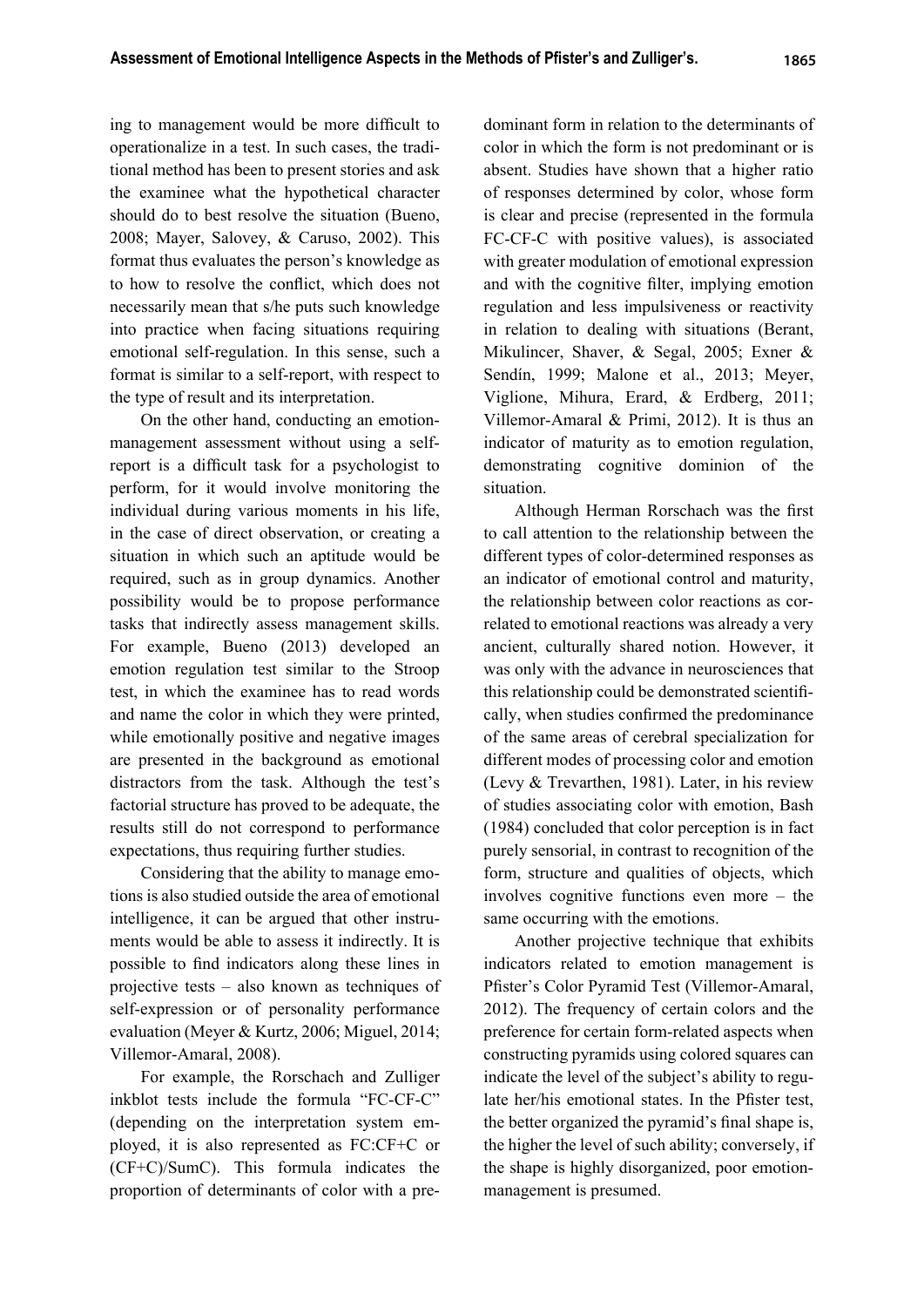Considering these two techniques' capacity to evaluate the subject's way of dealing with emotions, or emotion management, we began with the hypothesis that a positive form-related aspect in the Pfister test would be associated with a positive FC-CF-C formula and that accentuated disorganization in terms of the pyramids' form would be associated with a negative FC-CF-C formula. Based on such hypotheses, the present study focused on analyzing which form-related aspects in the Pfister test would be related to emotion regulation according to Zulliger's FC-CF-C formula.

### **Method**

### *Participants*

98 people participated in the survey, of which 56 (57.1%) were female, residents of the city of Londrina and vicinity, in the state of Paraná, Brazil. Their average age was 21.25 (*SD*=3.34), with minimum and maximum ages of 18 and 35 years, respectively. All participants were undergraduate students (with various majors, such as Psychology, Law, Biology and other fields) or high school graduates.

# *Instruments*

#### *Comprehensive System Zulliger Test*

This test was developed by Hans Zulliger in the 1940s, based on the Rorschach test. The Comprehensive System was developed by Exner as a proposed advancement of the Rorschach test; and, in light of the benefits achieved, this system was also adapted for the Zulliger test, with studies as to standardization and validation for the Brazilian populace, which were conducted by Villemor-Amaral and Primi (2012). The test consists of interpreting inkblots. The material is made up of three cards containing inkblots: one card is black and white; another is colored; and the third is black, white and red. The cards are exhibited one at a time, while requesting the subject to describe what they look like. The answers obtained are codified based on a meticulous classification system that takes into

consideration various aspects of the perceived concept and the verbalization, including the area in which the subjects place their answer; which aspects of the inkblot suggest the idea; the adequacy to the contours of the inkblot of the perceived object; the type of content; and so forth. The result of formulas and calculations made based on the frequency of these categories is interpreted, which makes the test complex from a psychometric standpoint. The combination of the results, which are grouped in various ways, provides information as to cognitive functioning, affective dynamics, selfperception, capacity for relationships, control capacity and stress tolerance, as well as several psychopathological indicators. With respect to responses determined by the inkblot's color, as aforementioned, the degree of predominance of shape in defining the perceived concept is an indicator of the subject's ability to control the expression of emotions.

### *Pfi ster Color Pyramid Test*

This test was created in the 1950s by Max Pfister. It consists of requesting examinees to use small colored squares to fill in a diagram of three pyramids. The pyramids are assembled one at a time, and the examinee is provided with a set of 50 squares each of 24 hues of 10 basic colors: green, blue, red, yellow, orange, purple, brown, black, white and gray. In order to analyze the results, one takes into consideration not only the frequency [incidence rate] of the colors used, but also, and above all, the shape-related aspect that forms each pyramid; the way the subjects perform the task; the degree of consistency in their use of the colors across the three pyramids; the main combinations; and other indicators. Considerations as to the degree of organization of the colors on the pyramid diagram are of special importance, which results in form-related aspects that are more or less structured. The main information obtained from the results principally enables us to make inferences as to the subject's level of emotional maturity in social interactions, thus making it eventually possible to generate hypotheses as to the subject's intellectual capacity, given the predominance of cognitive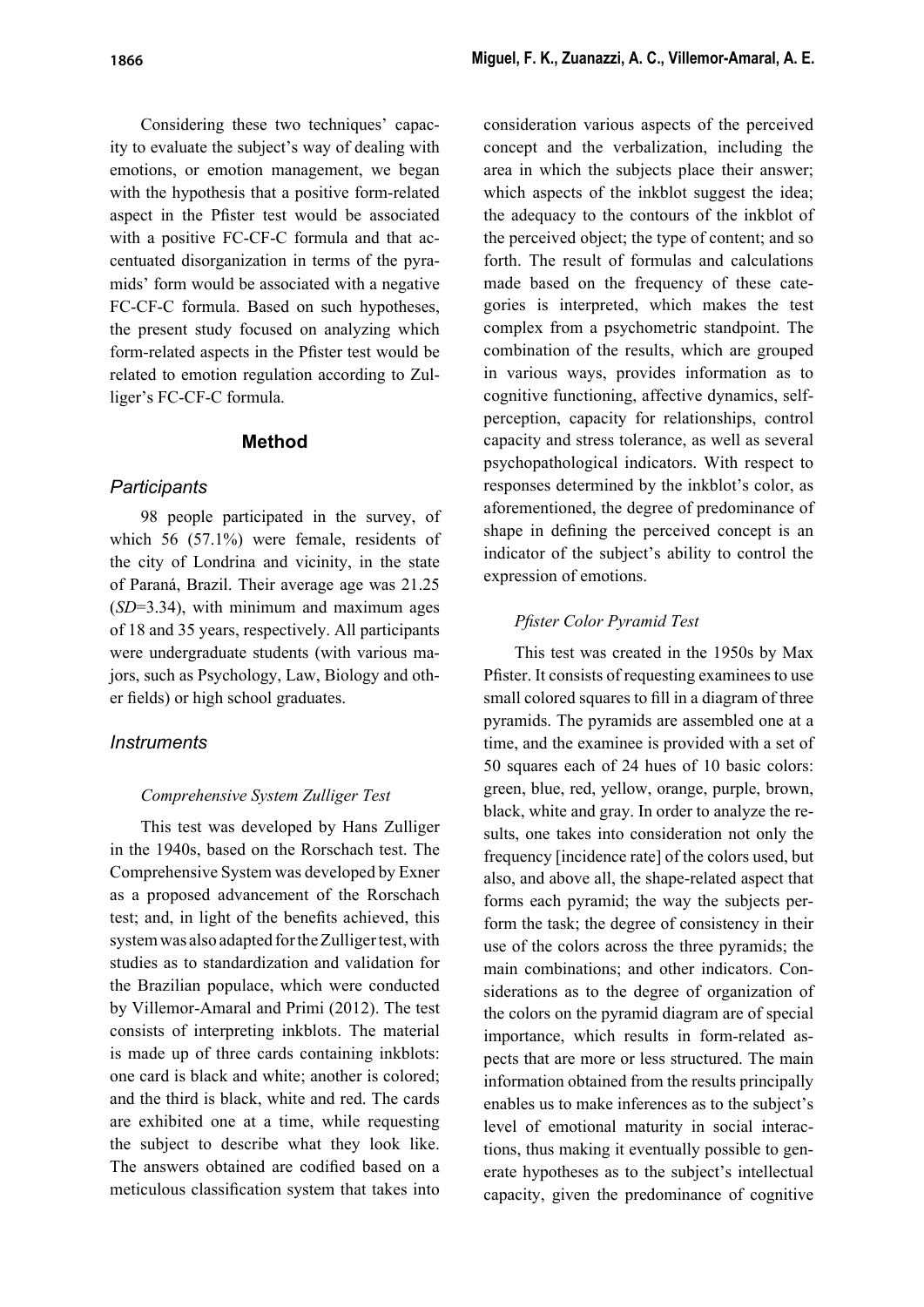mechanisms when dealing with the colors, arranging them in a harmonious, organized manner while performing the task.

#### *Data Collection Procedures*

The tests were applied within the discipline of Projective Theories and Techniques, a component of the undergraduate course in Psychology of *Universidade Estadual de Londrina*, over a period of two years. The first author of this study trained the students as to how to administer the tests, a task that was conducted in pairs and supervised by the professor. The students invited the examinees to the evaluation session, which was conducted in the psychology clinic of the same university during a single meeting.

All examinees initially received an Informed Consent Form at the school-clinic. After reading it and consenting to participate, the tests began. All ethical procedures were respected.

The Zulliger test was given first, followed by the Pfister test. The way in which the tests were administered complied with instrument standardization procedures in accordance with the tests' respective manuals. Records of tests that departed from the correct procedures for administering the tests (for example, incomplete instructions) were excluded from the study.

#### *Data Analysis Procedures*

180 test-data registry forms were initially collected. After excluding forms evidencing improper test-administration procedures, only those that contained responses to color were selected. To do so, we took into account the recommendations made by the new Rorschach interpretation system (Rorschach Performance Assessment System, or R-PAS), which suggests the use of at least four color-related responses to calculate the shape-predominance formula, in order to avoid imprecise ratios (Meyer et al., 2011). However, this amount of responses is difficult to obtain in the Zulliger test, for the frequency of responses in this test tends to be much less than that of the Rorschach test. Hence, only 19 examinees produced four or more responses to color, and 42 produced three or more. In order to provide for greater score variability, we opted for the criterion of two or more responses to color, which resulted in 98 examinees.

The Zulliger test's independent variable was calculated by subtracting the values of CF and C from FC, and then dividing by the total number of responses on the test, R. Dividing by the number of responses is recommended for studies in order to avoid results that are biased due to the variability of R (Meyer et al., 2011). A linear regression analysis was conducted using the *enter* method, seeking to predict the Zulliger test score [(FC-CF-C)/R] by way of numerical variables from the Pfister test.

We selected the Pfister test's form-related aspects that, according to its manual (Villemor-Amaral, 2012), were specifically related to emotional control or lack of control due to adequate or inadequate use of thought, namely, Pure Carpet, Bored Carpet, Starting Order Carpet, Layer Formation and Symmetrical Structure. In the case of Layer Formation, the three subtypes (one-shade, one-color and multicolor) share the same interpretation in the sense of insufficient maturity to regulate emotions; accordingly, the total frequency of this aspect was considered.

The Pfister test also exhibits the frequency (rate of recurrence) of colors as numerical variables; however, they were not used in this study because their interpretation is nonlinear. This means that extreme numerical values, indicating excessive or insufficient color use on the test, can reflect negative aspects. For example, the color green is considered an indicator of one's capacity for insight and empathy, as long as it appears within normal limits, which denotes good interpersonal relationships. Although a low incidence of this color indicates a decrease in such abilities, a high prevalence of green would not receive a positive interpretation; rather, it would indicate excessive stimulation that overburdens the individual and leads to emotional instability.

In order to analyze the statistical effect, we employed the following standard: amounts below 0.20 were considered weak; between 0.20 and 0.40, moderate; and above 0.40, strong (Cohen, 1992; Hemphill, 2003).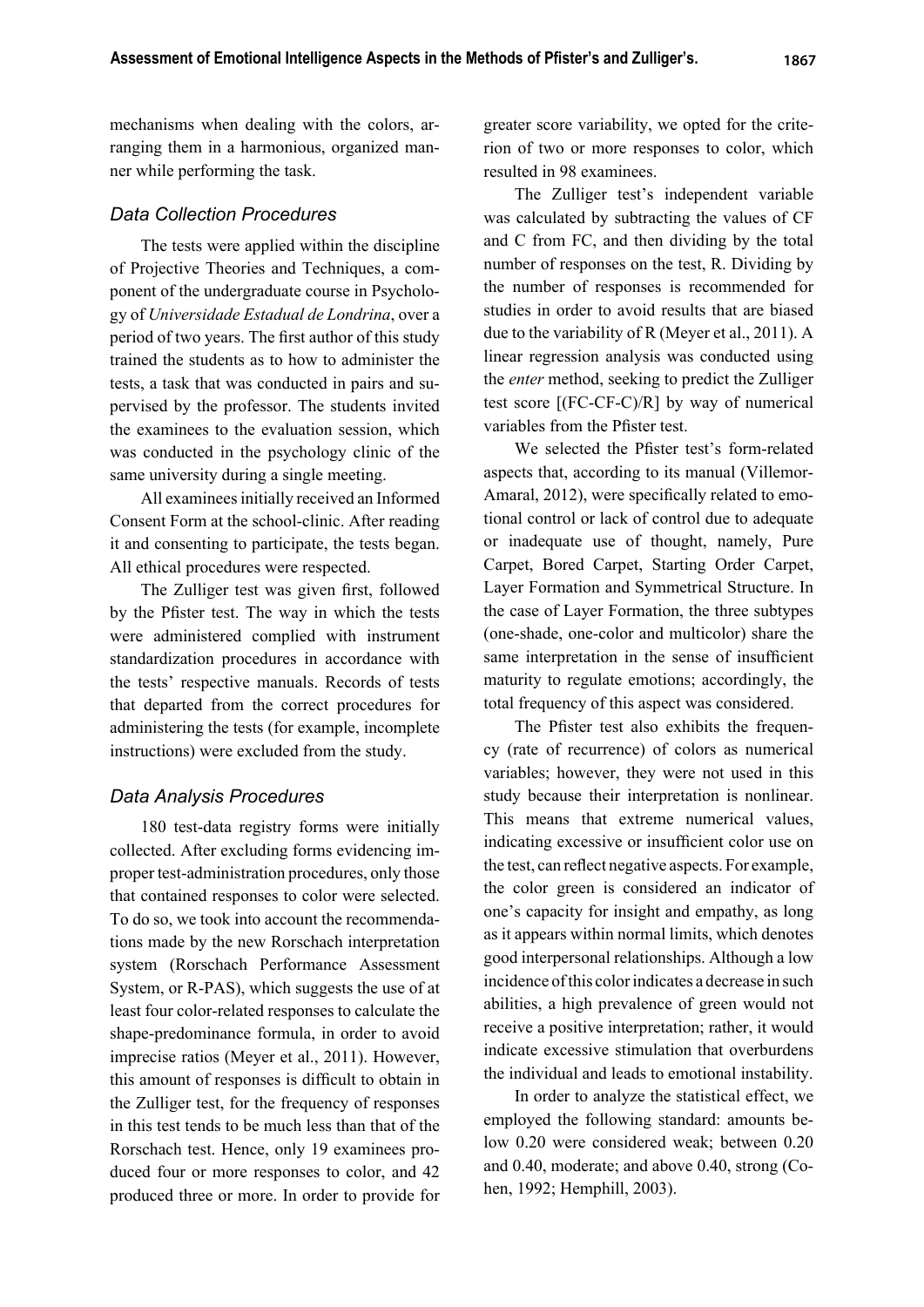# **Results**

The statistics that describe the studied variables are presented in Table 1. One observes that the greatest frequency was that of the Layer For-

#### **Table 1 Descriptive Statistics of the Studied Variables**

mation aspect, while the carpets and the structure exhibited less frequency. These distributions were quite similar to those related in the standardization surveys of the Pfister test (Villemor-Amaral, 2012).

| Variable                     | Mean   | SD.  | Minimum  | Maximum        |
|------------------------------|--------|------|----------|----------------|
| $(FC-CF-C)/R$                | $-.01$ | .25  | $-.67$   | .50            |
| Pure Carpet                  | .10    | .31  | $\theta$ |                |
| <b>Bored Carpet</b>          | .07    | .33  | $\theta$ | $\overline{c}$ |
| <b>Starting Order Carpet</b> | .28    | .55  | $\theta$ | 3              |
| Layer Formations (total)     | .94    | 1.04 | $\theta$ | 3              |
| <b>Symmetrical Structure</b> | .19    | .46  | $\theta$ | 2              |

The formula generated by the linear regression analysis can be found in Table 2. The result pinpointed two form-related aspects of the Pfsiter test as performance predictors in the Zulliger test with respect to cognitive regulation of the emotions, namely the amounts of Pure Carpet and Bored Carpet, both negative. The  $R^2$  index of this model was 0.15. Next, we implemented a linear regression model with only the two variables, which can also be found in Table 2. *R*<sup>2</sup> was 0.12

In order to verify collinearity, the variables used in the regression were correlated among themselves. The results are presented in the lower part of Table 2. A significant correlation was found between the amount of Carpet with Starting Order and the total amount of Layer Formation, although the magnitude of this correlation was not high. In fact, upon performing the linear regression a second time, and excluding the Layer Formation variable, there was no significant alteration in the results.

#### **Discussion**

By way of the regression analysis, one observes that two form-related aspects of the Pfister test presented a significant connection with the Zulliger test's cognitive emotion-regulation formula: the frequency of Pure Carpet and the frequency of Bored Carpet. The amounts were negative in both cases, indicating that the greater the frequency of these form-related aspects, the lower the regulation capacity according to the Zulliger test.

The association with Pure Carpet is expected because this form-related aspect is indicative of a lower degree of emotional and cognitive development (Villemor-Amaral, 2012). On the other hand, this aspect is also observed in people that exhibit a more harmonious emotional existence, despite their immaturity. In this sense, the association with the (FC-CF-C)/R formula in the Zulliger test seems to indicate a connection with immature cognitive capabilities.

In addition to Pure Carpet, the regression analysis indicated less incidence of the Bored Carpet aspect as a predictor of higher (FC-CF- $C/R$  in the Zulliger test. According to the Pfister test manual (Villemor-Amaral, 2012), Bored Carpet aspects indicate thought dissociations or disturbances, and they are usually produced to a greater extent by schizophrenic patients, although not exclusively. Such patients typically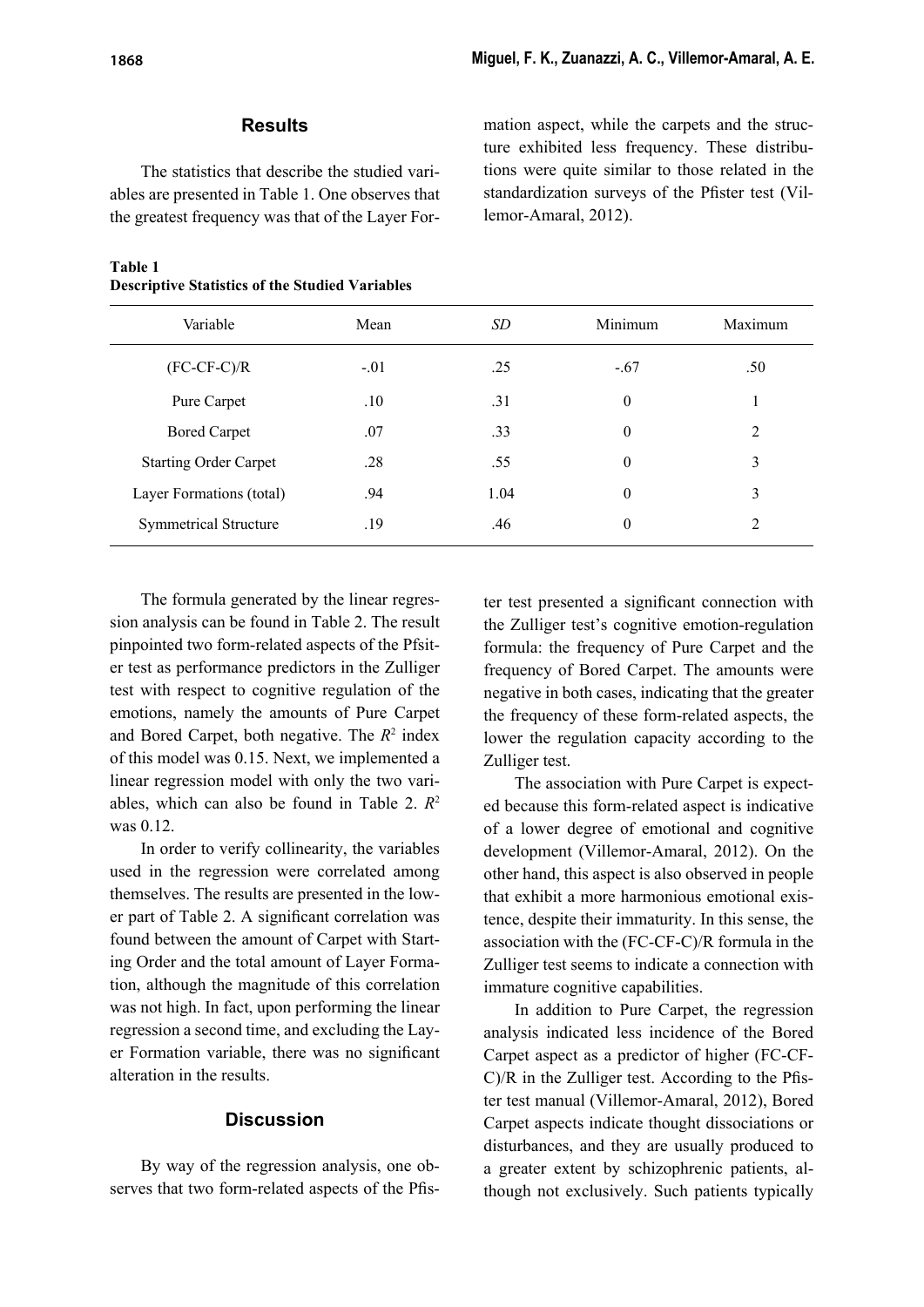| Regressions                  |              |                  |                   |                  |                  |
|------------------------------|--------------|------------------|-------------------|------------------|------------------|
| Models and Variables         | Beta         | $\boldsymbol{B}$ | CI(95%)           | $\boldsymbol{t}$ | $\boldsymbol{p}$ |
| Model 1 (all variables)      |              |                  |                   |                  |                  |
| Constant                     |              | .02              | $-.07$ to $.11$   | .48              | .631             |
| Pure Carpet                  | $-26$        | $-.22$           | $-.38$ to $-.06$  | $-2.66$          | .009             |
| Bored carpet                 | $-.23$       | $-.17$           | $-.32$ to $-.02$  | $-2.31$          | .023             |
| <b>Starting Order Carpet</b> | $-.04$       | $-.02$           | $-.11$ to $.07$   | $-.40$           | .689             |
| Layer Formations (total)     | .07          | .02              | $-0.03$ to $0.07$ | 0.70             | .489             |
| <b>Symmetrical Structure</b> | $-12$        | $-.07$           | $-.18$ to $.04$   | $-1.20$          | .235             |
| Model 2 (final)              |              |                  |                   |                  |                  |
| Constant                     |              | .02              | $-0.03$ to $0.07$ | .79              | .430             |
| Pure Carpet                  | $-26$        | $-.22$           | $-.38$ to $-.06$  | $-2.69$          | .008             |
| <b>Bored Carpet</b>          | $-.22$       | $-.17$           | $-.32$ to $-.03$  | $-2.32$          | .023             |
| Correlations                 |              |                  |                   |                  |                  |
|                              | $\mathbf{1}$ | $\overline{2}$   | $\overline{3}$    | $\overline{4}$   | 5                |
| 1. Pure Carpet               |              |                  |                   |                  |                  |
| 2. Bored Carpet              | .03          |                  |                   |                  |                  |
| 3. Starting Order Carpet     | .07          | .00.             |                   |                  |                  |
| 4. Layer Formations (total)  | $-14$        | $-.11$           | $-.28**$          |                  |                  |
| 5. Symmetrical Structure     | $-14$        | $-.09$           | $-.08$            | $-19$            |                  |

#### **Table 2**

Linear Regression with Pfister's Variable Predicting Zulliger's (FC-CF-C)/R and Correlations between the **Variables**

\*\**p*<.01.

exhibit deficiencies in the use of cognitive strategies to manage emotions (O'Driscoll, Laing, & Mason, 2014; Strauss et al., 2013), indicating coherence with the results obtained, including the association with Pure Carpet.

One must take into account that the magnitude of the effects was moderate to low (-0.26 for Pure Carpet and -0.23 for Bored Carpet), which indicates that the constructs evaluated by the Pfister variables exhibit a slight relation to the Zulliger formula, yet insufficient to affirm that they deal with the exact same thing. To affirm this, a greater effect magnitude would be necessary. It is thus not possible to assert that the occurrences of Pure Carpet and Bored Carpet measure emotion regulation in the same way that the (FC-CF-C)/R formula of the Zulliger test does. In fact, the numerical value of  $\mathbb{R}^2$  in the linear regression of the final model indicates a mere 12% variance shared between the Zulliger test and the aspects of the Pfister test, reinforcing that the explicative power of the result of one test by the other is relatively low and that one should thus not consider that both evaluate the same construct. Nonetheless, the significant connection between the two form-related aspects suggests that these three variables refer to related aspects of one psychological process. Accordingly, it is possible that the variables of the test share part of the same construct – emotion regulation.

Moreover, the other form-related aspects that used to be part of the hypotheses (Carpet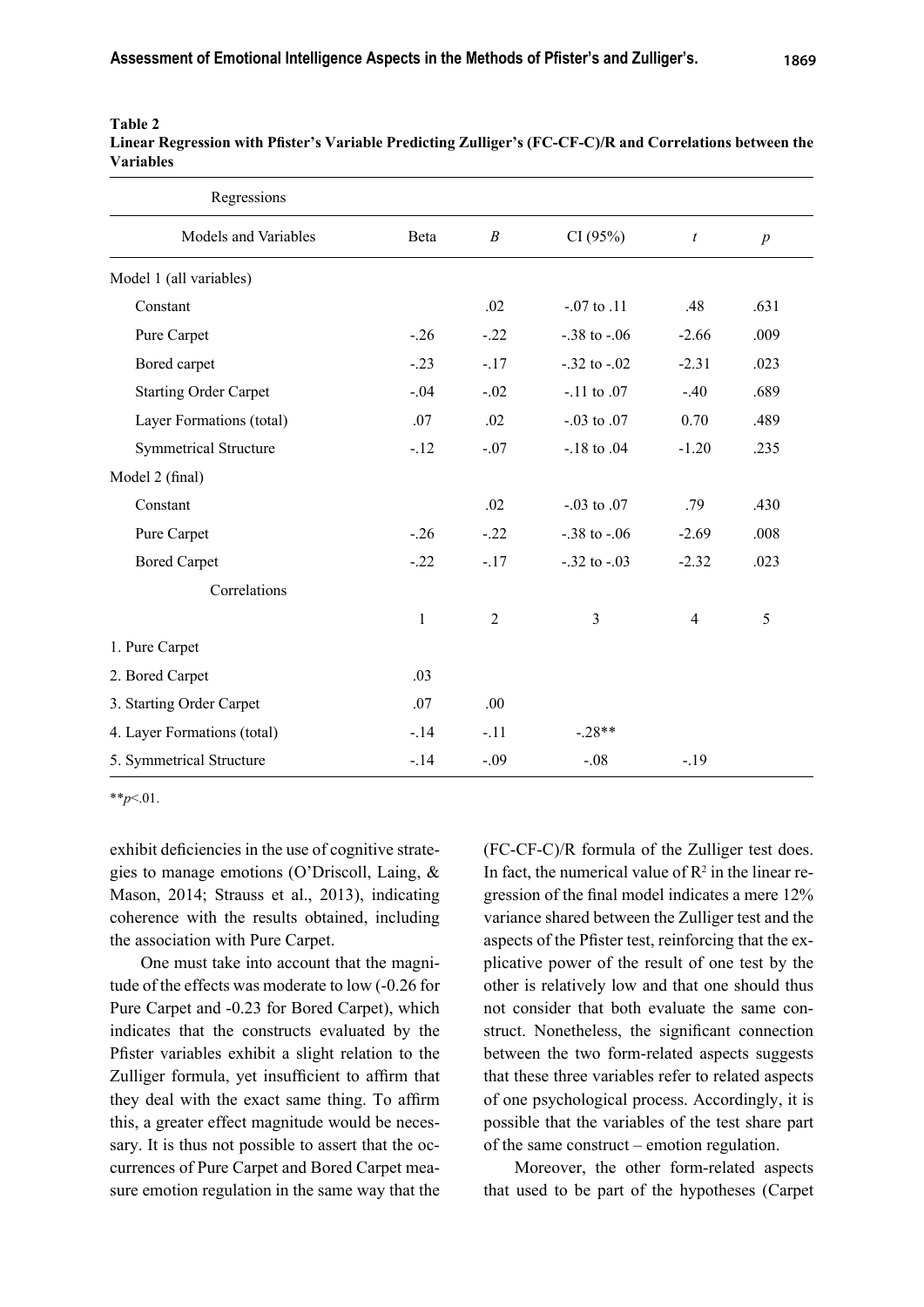with Starting Order, Layer Formation, Symmetrical Structure) did not exhibit a significant connection with the Zulliger formula, demonstrating slight or insignificant effects. This result does not exclude the possibility that such form-related aspects evaluate emotion-regulation aptitude; however, the psychological process employed in these aspects proved to be very slightly related or even unrelated to cognitive control according to the Zulliger test.

In light of the results presented, one perceives coherence in the connection between the variables, in the sense that a lower frequency of pyramids with Pure Carpet and Bored Carpet aspects is slightly associated with the balanced (FC-CF-C)/R formula in the Zulliger test, an indication of greater cognitive control of the emotions. In this manner, it is possible to verify that this aspect of emotional intelligence in particular – cognitive regulation of the emotions – can be present in both of the techniques studied since there is a correlation between the indicators of both, although, as seen above, the two techniques evaluate the construct in ways that are hardly similar, yet related. Therefore, it is believed that these instruments can contribute to the evaluation also from this perspective, even though they were not originally developed specifically to evaluate the emotional intelligence construct, which was defined subsequent to the creation of the two techniques. This occurs naturally, since the use of cognitive functions to regulate the emotions was already being studied in psychological evaluations as emotion regulation, even before the proposal of emotional intelligence.

As discussed earlier, one should view these low-to-moderate associations as hypotheses of interpretation when using such instruments. Furthermore, one must not lose sight of the context of each examinee's test-data record in its entirety because excesses can denote imbalance instead of greater ability. In the case of FC, difficulty of emotional adaptation would arise through an excess of rationality that would impede emotional expression that is more spontaneous, thus affecting the quality of the relationships. Additionally, as is common in projective tests, the variables should also be interpreted in relation to other variables of the test itself, as well as external indicators, other tests and the subject's personal history (Campos, 2013; Fensterseifer & Werlang, 2008). Along these lines, it is suggested that further studies continue to verify aspects grouped under the name of emotional intelligence in other variables of the instruments, such as the Zulliger EA-es code, which relates to the adequate use of resources and strategies for dealing with stress (Villemor-Amaral & Primi, 2012), or the frequencies (rates of recurrence) of colors on the Pfister test, which can demonstrate various levels of the ability to use and control emotions. More specifically as a proposal for future studies, the relationship between Layer Formation and Starting Order Carpet could be investigated, for in the present sample there was a significant correlation between these two formrelated aspects. Although this correlation is of a medium-to-low magnitude, the result suggests a slight overlapping in the evaluation, and there is a possibility that they both measure related psychological characteristics.

One of the conceivable limitations of the present study is the small size of the sample, which was occasioned by the overall low incidence of responses to color. It would be important to conduct investigations aimed at obtaining a minimum number of Zulliger test responses that would guarantee the improved psychometric quality of several results, as was proposed by the R-PAS (Meyer et al., 2011). Doing so would also make it possible to enlarge the sample in order to obtain results that are more generalizable.

It is also important to emphasize that, with respect to the sample studied, there was an uncommon frequency of the use of the color black on the Pfister test, when compared to the norms. Although colors were not used in the regression analysis, it is possible that their high rate of recurrence reveals specific psychological aspects in the present sample. Furthermore, most of the participants had a high school diploma or higher, which would thus require expanding the study to include other educational levels.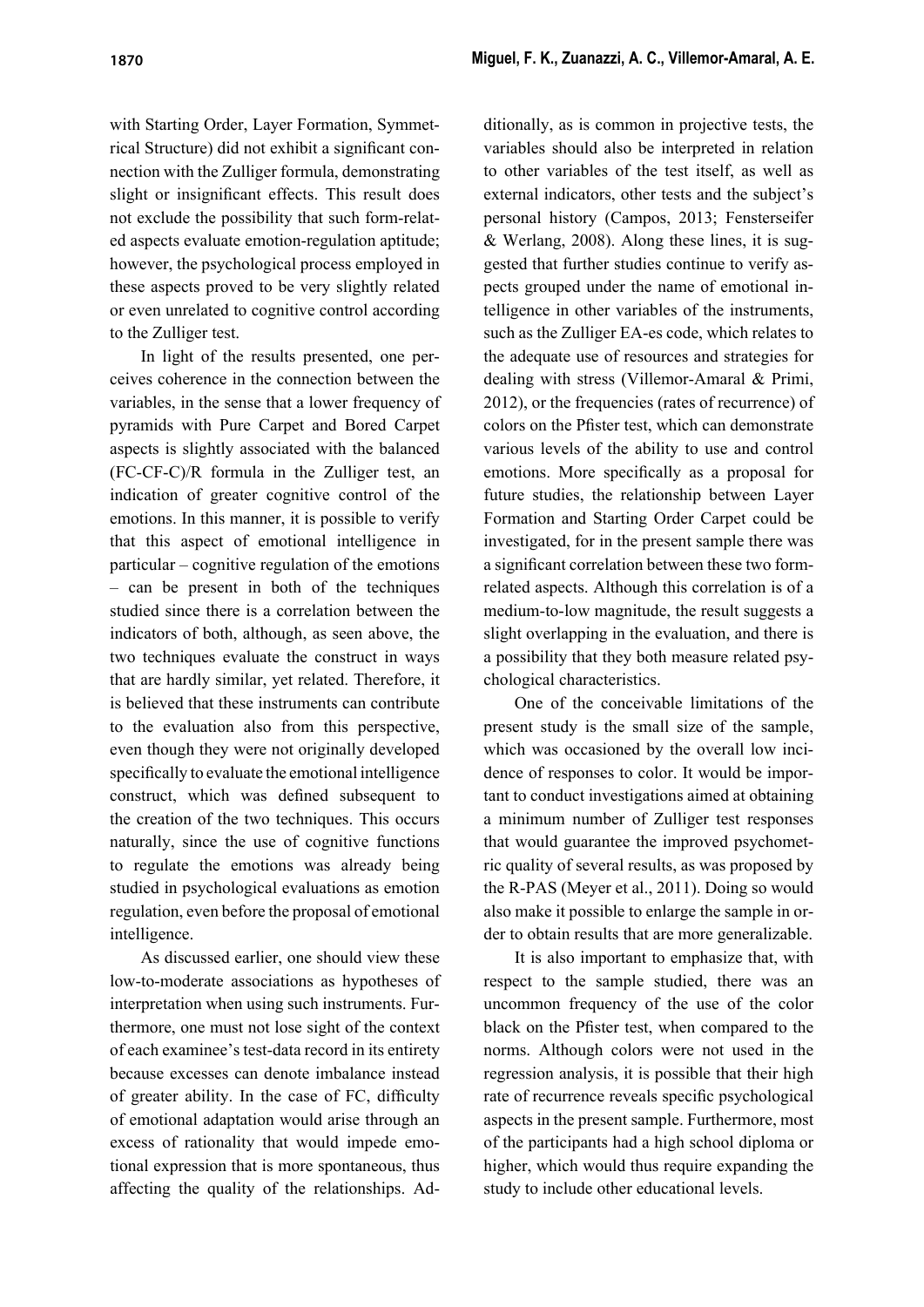## **References**

- Bash, K. W. (1984). Whole properties as determinants of determinants. *Perceptual and Motor Skills, 59*(3), 847-851. doi:10.2466/pms.1984.59.3.847
- Berant, E., Mikulincer, M., Shaver, P. R., & Segal, Y. (2005). Rorschach correlates of self-reported attachment dimensions: Dynamic manifestations of hyperactivating and deactivating strategies. *Journal of Personality Assessment*, *84*(1), 70- 81. doi:10.1207/s15327752jpa8401\_13
- Bueno, J. M. H. (2008). *Construção de um instrumento para avaliação da inteligência emocional em crianças* (Doctoral dissertation, Programa de Pós-Graduação Stricto Sensu em Psicologia, Universidade São Francisco, Itatiba, SP, Brazil). Retrieved from http://www.usf.edu.br/galeria/ getImage/427/6932606611633978.pdf
- Bueno, J. M. H. (2013). Construção e validação de um instrumento para avaliação da regulação emocional. *Estudos Interdisciplinares em Psicologia*, *4*(2), 186-200. doi:10.5433/2236- 6407.2013v4n2p186
- Campos, R. C. (2013). Além dos números há uma pessoa: Sobre a utilização clínica de testes. *Avaliação Psicológica*, *12*(3), 291-298.
- Caruso, D. R., Salovey, P., Brackett, M., & Mayer, J. D. (2015). The ability model of emotional intelligence. In S. Joseph (Ed.), *Positive Psychology in Practice* (pp. 543-558). Hoboken, NJ: John Wiley & Sons.
- Cohen, J. (1992). A power primer. *Psychological Bulletin*, *112*(1), 155-159. doi:10.1037/0033- 2909.112.1.155
- Exner, J. E., Jr., & Sendín, C. (1999). *Manual de interpretação do Rorschach para o sistema compreensivo*. São Paulo, SP: Casa do Psicólogo.
- Fensterseifer, L., & Werlang, B. S. G. (2008). Apontamentos sobre o status científico das técnicas projetivas. In A. E. Villemor-Amaral & B. S. G. Werlang (Eds.), *Atualizações em métodos projetivos para avaliação psicológica* (pp. 15-33). São Paulo, SP: Casa do Psicólogo.
- Hemphill, J. F. (2003). Interpreting the magnitudes of correlation coefficients. *American Psychologist*, *58*(1), 78-79. doi:10.1037/0003-066X.58.1.78
- Levy, J., & Trevarthen, C. (1981). Color-matching, color-naming, and color-memory in split-brain patients. *Neuropsychologia, 19*, 523-541.
- Malone, J. C., Stein, M. B., Slavin-Mulford, J., Bello, I., Sinclair, S. J., & Blais, M. A. (2013). Seeing red: Affect modulation and chromatic color responses on the Rorschach. *Bulletin of the Menninger Clinic*, *77*(1), 70-93. doi:10.1521/ bumc.2013.77.1.70
- Mayer, J. D., Roberts, R. D., & Barsade, S. G. (2008). Human abilities: Emotional intelligence. *Annual Review of Psychology*, *59*, 507-536. doi:10.1146/ annurev.psych.59.103006.093646
- Mayer, J. D., & Salovey, P. (1999). O que é inteligência emocional? In P. Salovey & D. J. Sluyter (Eds.), *Inteligência emocional na criança: Aplicações na educação e no dia-a-dia* (pp. 15-49). Rio de Janeiro, RJ: Campus.
- Mayer, J. D., Salovey, P., & Caruso, D. R. (2002). *Mayer-Salovey-Caruso Emotional Intelligence Test (MSCEIT): User's manual*. New York: Multi-Health Systems.
- Meyer, G. J., & Kurtz, J. E. (2006). Advancing personality assessment terminology: Time to retire "objective" and "projective" as personality test descriptors. *Journal of Personality Assessment*, *87*(3), 223-225. doi:10.1207/ s15327752jpa8703\_01
- Meyer, G. J., Viglione, D. J., Mihura, J. L., Erard, R. E., & Erdberg, P. (2011). *Rorschach Performance Assessment System: Administration, coding, interpretation, and technical manual*. Toledo, IL: Rorschach Performance Assessment System.
- Miguel, F. K. (2010). O que sabemos sobre inteligência emocional. In G. Couto & S. D. Pires (Eds.), *Os contornos da psicologia contemporânea* (pp. 73-104). São Paulo, SP: Casa do Psicólogo.
- Miguel, F. K. (2014). Mitos e verdades no ensino de técnicas projetivas. *Psico-USF*, *19*(1), 97-106. doi:10.1590/S1413-82712014000100010
- O'Driscoll, C., Laing, J., & Mason, O. (2014). Cognitive emotion regulation strategies, alexithymia and dissociation in schizophrenia, a review and meta-analysis. *Clinical Psychology Review*, *34*(6), 482-495. doi:10.1016/j. cpr.2014.07.002
- Petrides, K. V., Pita, R., & Kokkinaki, F. (2007). The location of trait emotional intelligence in personality factor space. *British Journal of Psychology*, *98*(2), 273-289. doi:10.1348/000712606X120618